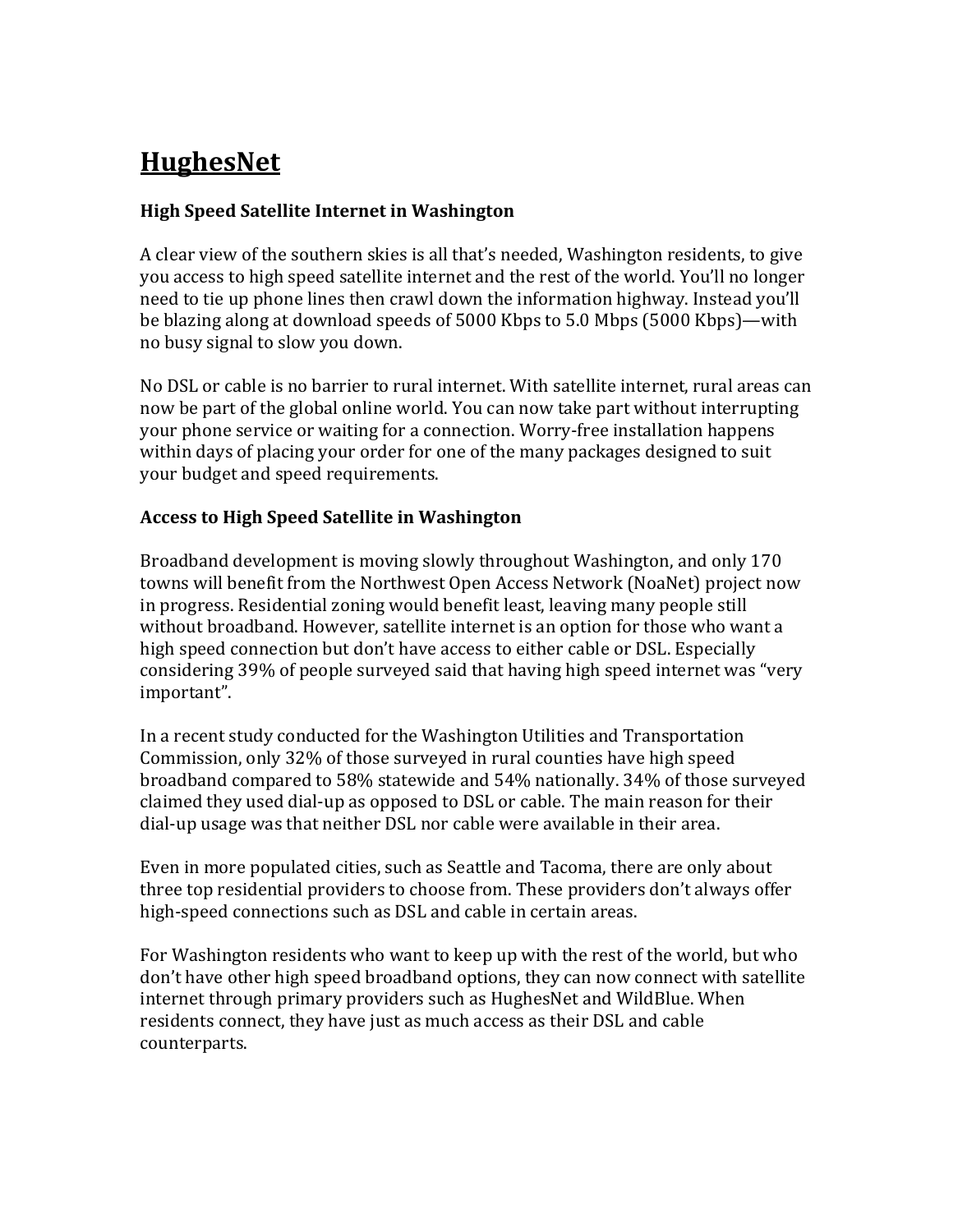# **Verizon FiOS**

FiOS network can bring the world to you, wherever you are, with 46 commercialfree music channels, 535 all-digital channels, 130 HD channels and over 25,000 On Demand movies. All delivered lightening-fast through America's largest 100% fiberoptic network.

### **The Network**

Speed, quality, and reliability are the result of Verizon's massive investment in its network, creating an impressive line-up.

1. FiOS TV 2. FiOS Internet 3. FiOs Digital Voice

## **FiOS TV**

Verizon has formulated an advanced package in its FiOS TV. FIOS TV offers features you have to see to believe.

1. HDTV you can rely on, delivered to your TV, computer and compatible smartphone. 

2. The new Flex View feature allows you to take your downloaded or purchased movies on your laptop, desktop and mobile devices.

3. Remote DVR programming ensures you never miss another show.

4. Multi-Room DVR means you can start a movie in one room and finish it in another.

5. TV widgets let you customize your experience and add features that keep you updated with your interests, including Facebook and Twitter.

## **FiOS Internet**

FiOS's fiber optics beats cable internet by a long shot, allowing you to upload a 50 MB photo album in 20 seconds. And you won't be sweating it when you're gaming online since there's only a .03 -second lag compared to cable's .6-second lag. While you're gaming away, you can listen to the 10 songs you downloaded in 8 seconds. Cable can only do 3.

1. Rated fastest internet 5 years in a row by Just Internet.

2. No "throttling" means you can download your media at blazing fast speeds. Always.

3. Lots of extras, including Wi-Fi access, Verizon email, 24/7 support, and a personal Web space to create your own blog, website or webpage.